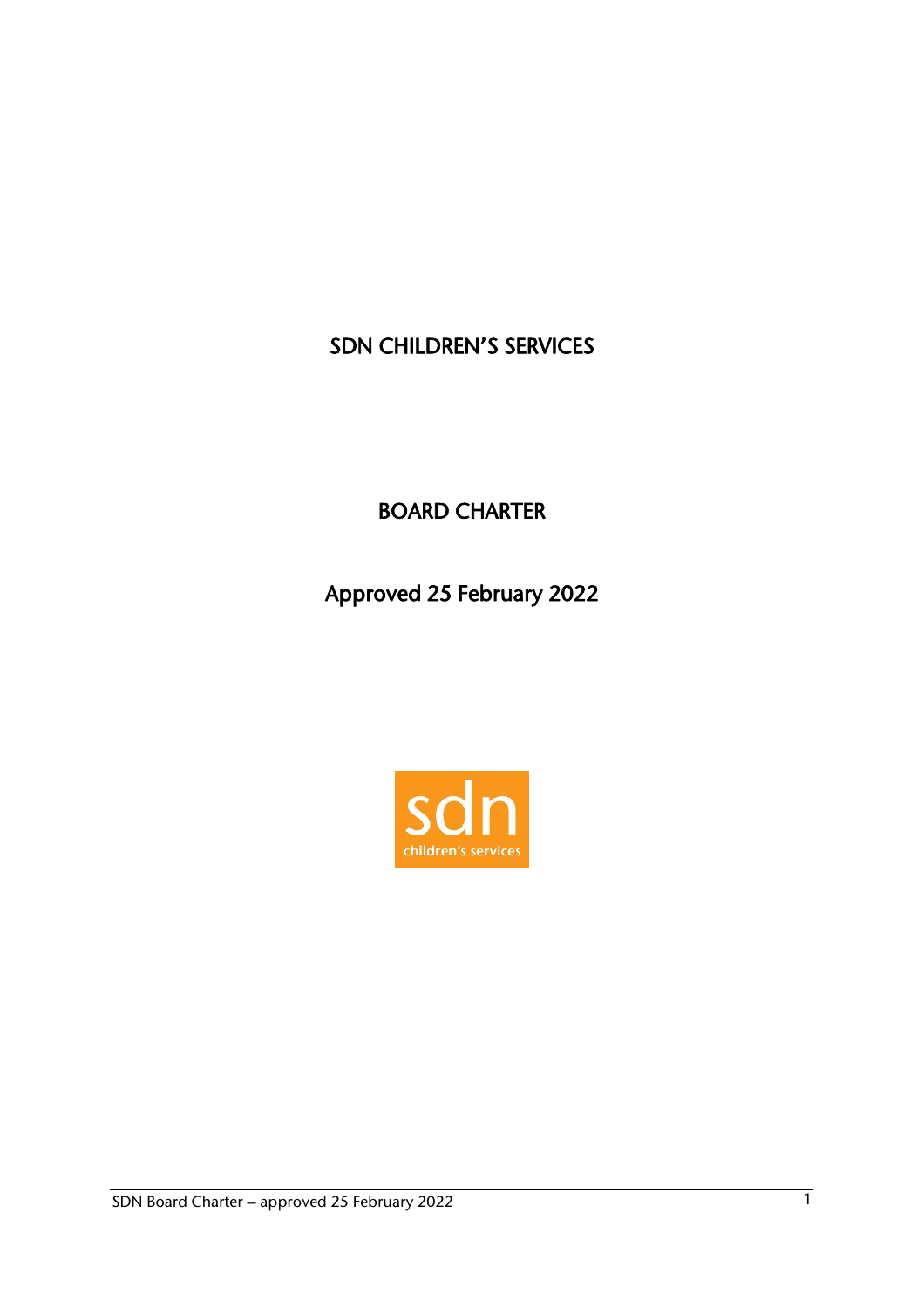# 1. Background

The purpose of this Board charter is to promote high standards of corporate governance across SDN Children's Services (SDN) and its wholly owned subsidiary SDN Child and Family Services Pty Ltd (CFS).

The Board of SDN is accountable to its Members, and as a wholly owned subsidiary company, the Board of CFS is accountable to SDN. SDN and CFS operate their services in parallel, with a combined shared services function, however separate accounts are maintained. CFS delegates certain authorities to SDN, which are set out in the Delegation of Authorities Policy and associated Matrix. Both companies employ service delivery and shared services staff, who all ultimately report to the CEO of SDN. Collectively, SDN and CFS are referred to as the 'SDN group'.

This charter sets out the terms of reference and governance requirements for the SDN Board. The CFS Board has a separate Charter, however the underlying values, principles and approaches to key corporate governance matters are identical in both charters.

This charter operates in conjunction with the SDN Constitution, board policies and relevant laws. To the extent there is any inconsistency between this charter and SDN's Constitution, the SDN Constitution will prevail.

# 2. The SDN Board and the role of Management

The SDN Board is ultimately responsible for the performance of the SDN company. As the parent company of CFS, the consolidated performance of the SDN group is therefore the responsibility of the SDN Board. The SDN Board retains its authority to make decisions on certain matters, except for those matters and CEO operational limits that are determined from time to time by the Board and set out in the Delegation of Authority Policy and its associated Matrix.

The CEO of SDN has been delegated responsibility for the day to day management and operations of both SDN and CFS by their respective Boards.

The CEO is accountable to both Boards for the exercise of their delegated authority and, with the support of senior management, demonstrates fulfilment of this responsibility through the provision of reports, briefings and presentations on a regular basis. The CEO is expected to provide candid reporting that accurately portrays the performance of SDN, CFS and the SDN group.

# 3. The role of the SDN Board

The role of the SDN Board is to promote and protect the interests of SDN. The SDN Board is responsible for determining the combined strategic direction for the SDN group and for the overall governance and performance of both SDN and CFS.

The SDN Board is committed to quality services across the SDN group, and supports the rights of service users, funders and suppliers to raise complaints about any aspect of service delivery or administration.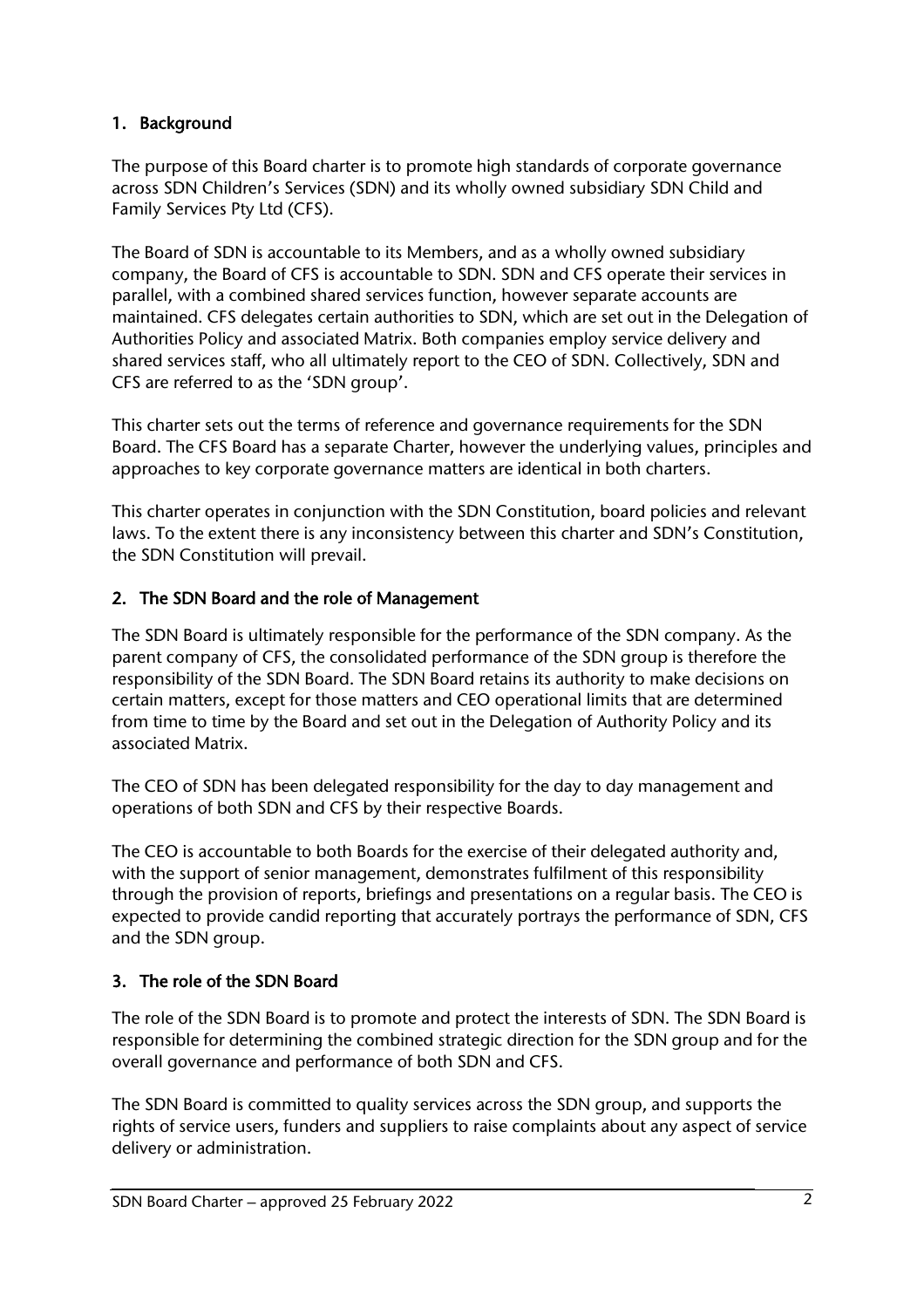The SDN Board's key responsibilities are:

- a. stewardship of the vision, purpose and values of the SDN group
- b. overseeing the governance of the SDN group
- c. identifying skills required for board directors and recruiting new directors
- d. maintaining succession plans for the position of President and committee chairs
- e. approving the establishment of Board committees and their Terms of Reference
- f. appointing and removing the Company Secretary
- g. approving (subject to member endorsement) the appointment of the external auditor
- h. reviewing and accepting delegations of authority from the CFS Board
- i. ensuring an engaged and active membership that is representative of all services offered across the SDN group
- j. approving applications for membership
- k. reporting to members
- l. providing strategic direction through approving and periodically reviewing the SDN group's strategy, business plans and performance objectives
- m. appointing and removing the Chief Executive Officer (CEO), and determining the terms and conditions of appointment, including the remuneration package
- n. determining and approving the authorities to be delegated to the CEO in relation to operational expenditures, capital expenditures, contracts and the operation of banking and credit facilities, and authorising any further delegations of those authorities by the CEO to other senior employees of the company
- o. agreeing performance targets with, and monitoring the performance of, the CEO
- p. approving the annual budget including targets for revenue, surplus or deficit, capital expenditure, and cash flows, as proposed by management
- q. approving and monitoring the progress of major capital expenditure, capital management, acquisitions, divestitures and mergers for the SDN group
- r. monitoring management's performance in the implementation of strategy, and allocation of resources including staff to achieve the business policies, strategies, objectives and budgets
- s. approving management's high level policies for the SDN group
- t. reviewing and ratifying systems of risk management to ensure business risks are identified, assessed and controlled by management, and ensuring appropriate compliance frameworks and monitoring are in place for internal compliance and control, legal compliance, and compliance with SDN's values and policies
- u. monitoring compliance with and performance against best practice corporate governance requirements.

The Board is able to access independent advice in order to carry out its work.

# 4. Board committees

The SDN Board may establish committees to assist it in carrying out its work. The CFS Board has delegated authority to the SDN Board to include CFS activities and services in the scope of the Terms of Reference for its committees.

Committees may be standing or appointed ad hoc for a specific purpose. The SDN Board will appoint the members of each committee, and the Chair of each committee.

The SDN Board currently has established three committees: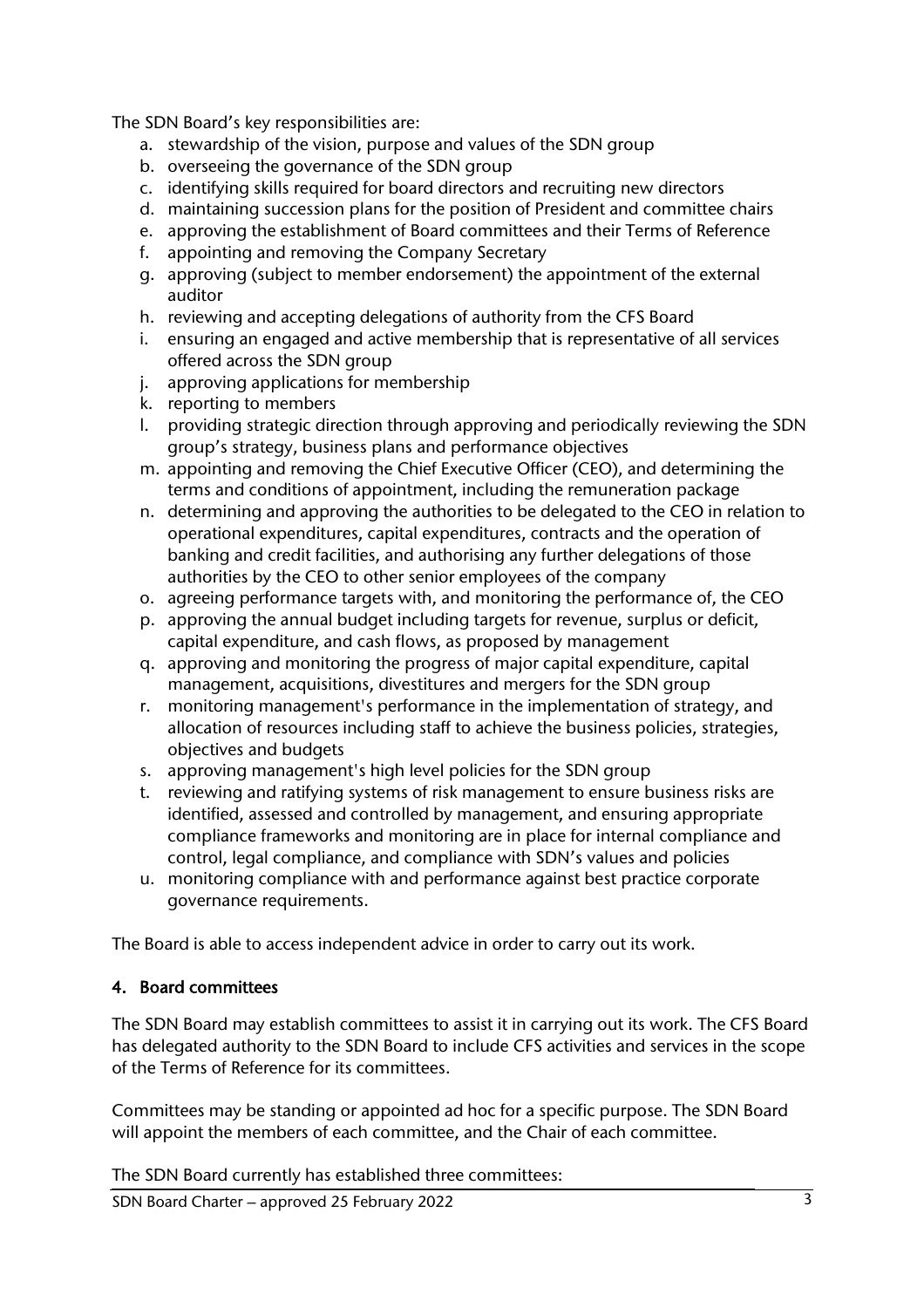- Risk and Audit Committee assists the Boards in the effective discharge of its responsibilities in the areas of statutory reporting, internal control systems, risk management systems, insurance, and the external audit functions.
- Governance and Remuneration Committee assists and advises the Boards in fulfilling their responsibilities in governing both organisations and the SDN group and in reviewing SDN's overarching remuneration policy and making recommendations on the CEO's remuneration.
- Research Ethics Committee reviews applications for research and evaluation in accordance with ethical principles identified in the Guidelines for Research and Evaluation at SDN, monitors compliance by those granted approval by the Committee, and provides advice on policies and procedures relating to research and evaluation at SDN.
- Property Committee ad hoc committee which assists and advises the Board in fulfilling its responsibilities in decision making regarding proposed major development and/or divestment of specific properties owned by SDN.

Each committee has a Terms of Reference approved by the Board that outlines the committee's purpose, duration of appointment, responsibilities, membership, meeting frequency and key objectives.

The Board may invite a staff member to join a board committee because they have particular information and expertise that will assist the committee in its work. The number of staff members will not exceed the number of board directors on a board committee (with the exception of the Research Ethics Committee).

Committees:

- operate as review and advisory committees to the Board, and do not operate at a management or operational level
- report to the Board on the outcome of their work and, where appropriate, make recommendations to the Board
- only make decisions on behalf of the Board if the Board has charged the committee with the authority to do so in a specific circumstance.

Each committee has access to appropriate resources including senior management and, where necessary, independent advice in order to carry out its work.

Minutes of each committee meeting are kept and provided to all directors. The committee chair reports to the Board on key recommendations and committee discussions.

# 5. Delegations of authority

Delegations of Authority are formally approved and minuted by the SDN Board, and where the CFS Board has delegated authority to the SDN Board, the SDN Board has formally minuted its acceptance of that delegation.

SDN's Delegations of Authority Policy and its associated Delegations of Authorities Matrix set out the authorities retained by the SDN and CFS Boards and those delegated to the CEO and management.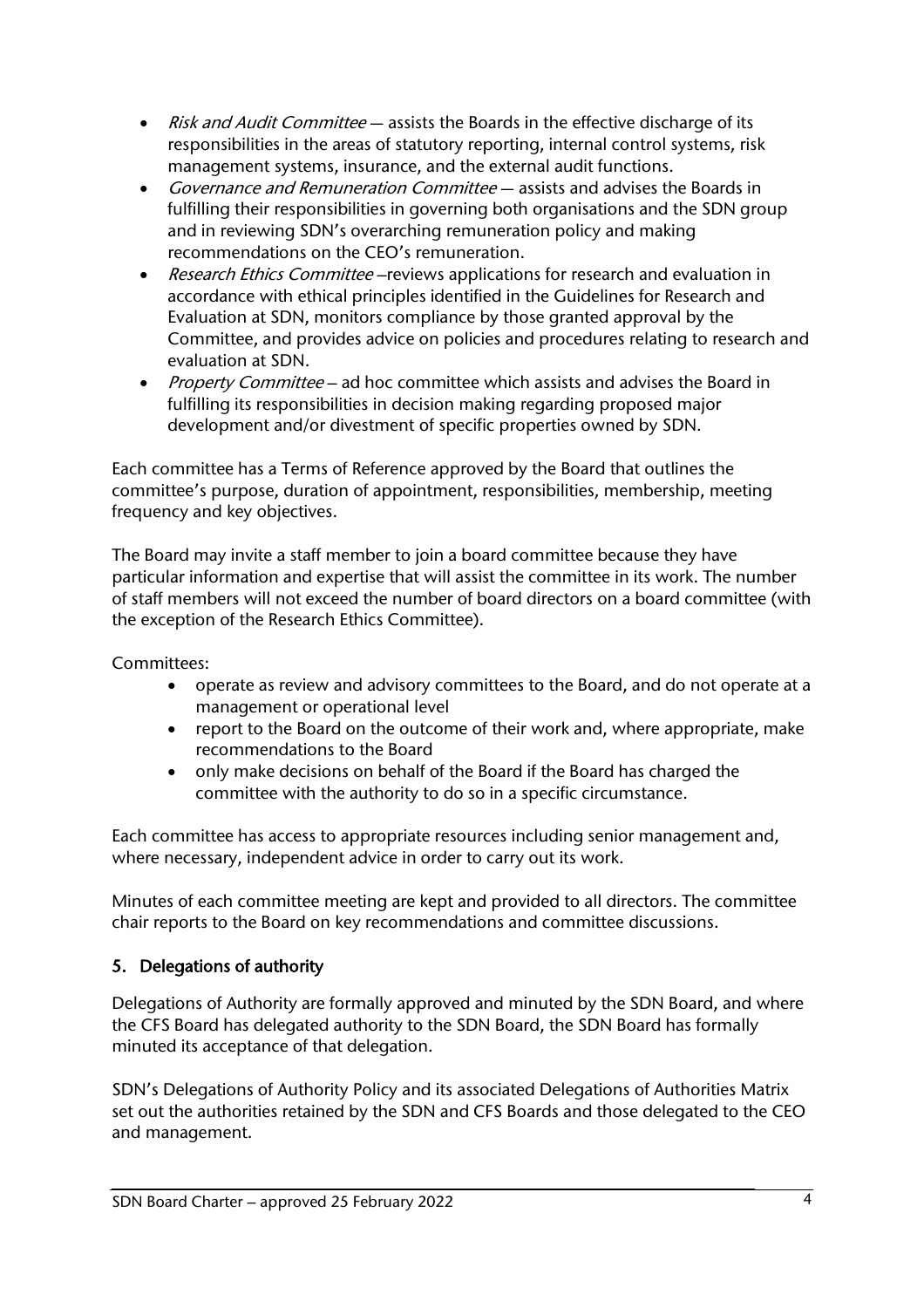# 6. SDN Board structure

#### 6.1 Number of directors

SDN's Constitution provides for a minimum of 8 and a maximum of 12 directors.

#### 6.2 Types of directors

The SDN Constitution states that a director must be a Member of SDN or an employee of a Member at the time of their appointment or nomination.

The Board is comprised of a majority of non-executive directors judged to be independent. The Board chair is a non-executive director.

An independent director is a non-executive director who is not a current member of management or has not been a previous executive of SDN within the prior three years, and who is free of any interest, position, association or other relationship that might influence, or could reasonably be perceived to influence, in a material respect, his or her capacity to bring an independent judgment to bear on issues before the Board and to act in the best interests of SDN and its stakeholders generally.

The Board assesses whether each director is sufficiently independent. Each director will provide to the Board all information that may be relevant to this assessment.

The SDN Constitution requires the election of a President each year as an Office Bearer. The directors may elect a deputy chair or other office bearer roles as they see fit.

#### 6.3 Board skills and diversity

Collectively board directors should have a broad range of skills, competencies, experience and knowledge to ensure that the Board is best placed to direct SDN. The Board regularly reviews its composition to ensure that the mix of skills and experience and the cultural fit is appropriate having regard to SDN's history, philosophy and strategic direction.

#### 6.4 Terms and conditions of appointment

Directors can be either appointed or elected in line with the terms of SDN's Constitution. The members vote at each annual general meeting to elect or re-elect directors.

A director may be appointed directly to the Board, however they must stand for election at the next annual general meeting of members.

Unless required to vacate the office under SDN's Constitution, directors remain on the Board for a term of three years, after which directors are eligible for re-election by the members. There is no maximum number of terms provided in the SDN Constitution.

## 7. Role of individual directors

#### 7.1 Directors' general roles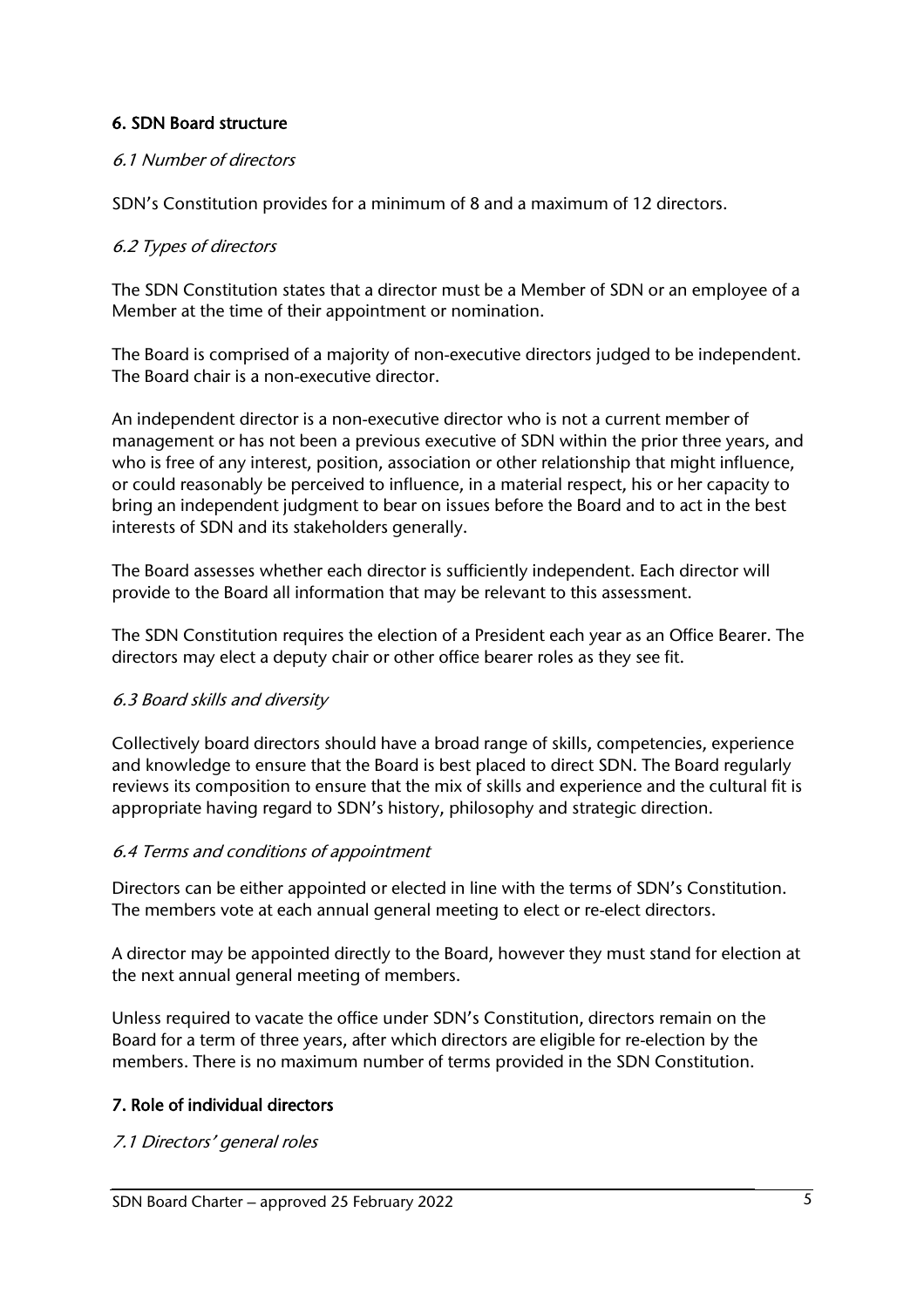The SDN Board is responsible for the overall governance, management and strategic direction of the SDN group, and is ultimately accountable for its activities and performance. Directors can only act collectively as a Board, and individual directors do not have authority to act alone unless expressly authorised to do so. The circumstances under which individual directors may execute documents is set out in sections 113 to 116 of the SDN Constitution. Directors cannot speak on behalf of the SDN Board unless they have been authorised to do so.

In carrying out their responsibilities and exercising their powers, directors will ensure they act honestly, fairly and diligently, in accordance with the law and, where appropriate may take account of the reasonable expectations of stakeholders.

The sectors in which the SDN group provides services to children and to families are necessarily highly regulated. In exercising their responsibilities, directors will be aware of the laws with which they must comply and mindful of both SDN and CFS's purpose and the requirement to work in the best interests of children.

# 7.2 Directors' code of conduct

The SDN group has adopted a Code of Conduct that sets out the standards of personal and corporate behaviour required of all officers and employees. The Code of Conduct applies to all directors of SDN group companies, and reinforces the strong ethical culture for the benefit of all stakeholders.

Directors will comply with the following standards of conduct:

- a. The director will use the powers of office for a proper purpose, act honestly and in good faith, and in the best interests of the company as a whole
- b. The director will have a duty to use care and diligence in fulfilling the functions of office and exercising the powers attached to that office
- c. The director will recognise that the primary responsibility is to the company as a whole but may, where appropriate, have regard for the interest of all stakeholders of the company
- d. The director will not make improper use of information acquired as a director
- e. The director will not take improper advantage of the position of director
- f. The director will properly manage any conflict with the interests of the company
- g. The director has an obligation to be independent in judgment and actions and to take all reasonable steps to be satisfied as to the soundness of all decisions taken by the Board
- h. Confidential information received by the director in the course of the exercise of directorial duties remains the property of the company and it is improper to disclose it, or allow it to be disclosed, unless that disclosure has been authorised by that company, or the person from whom the information is provided, or is required by law
- i. The director will not engage in conduct likely to bring discredit upon the company
- j. The director has an obligation, at all times, to comply with the spirit, as well as the letter, of the law and with the principles of the Code of Conduct
- k. The director will be mindful of and, to the extent necessary, comply with, the obligations of a 'Responsible Person' as set out in the ACNC Governance Standards.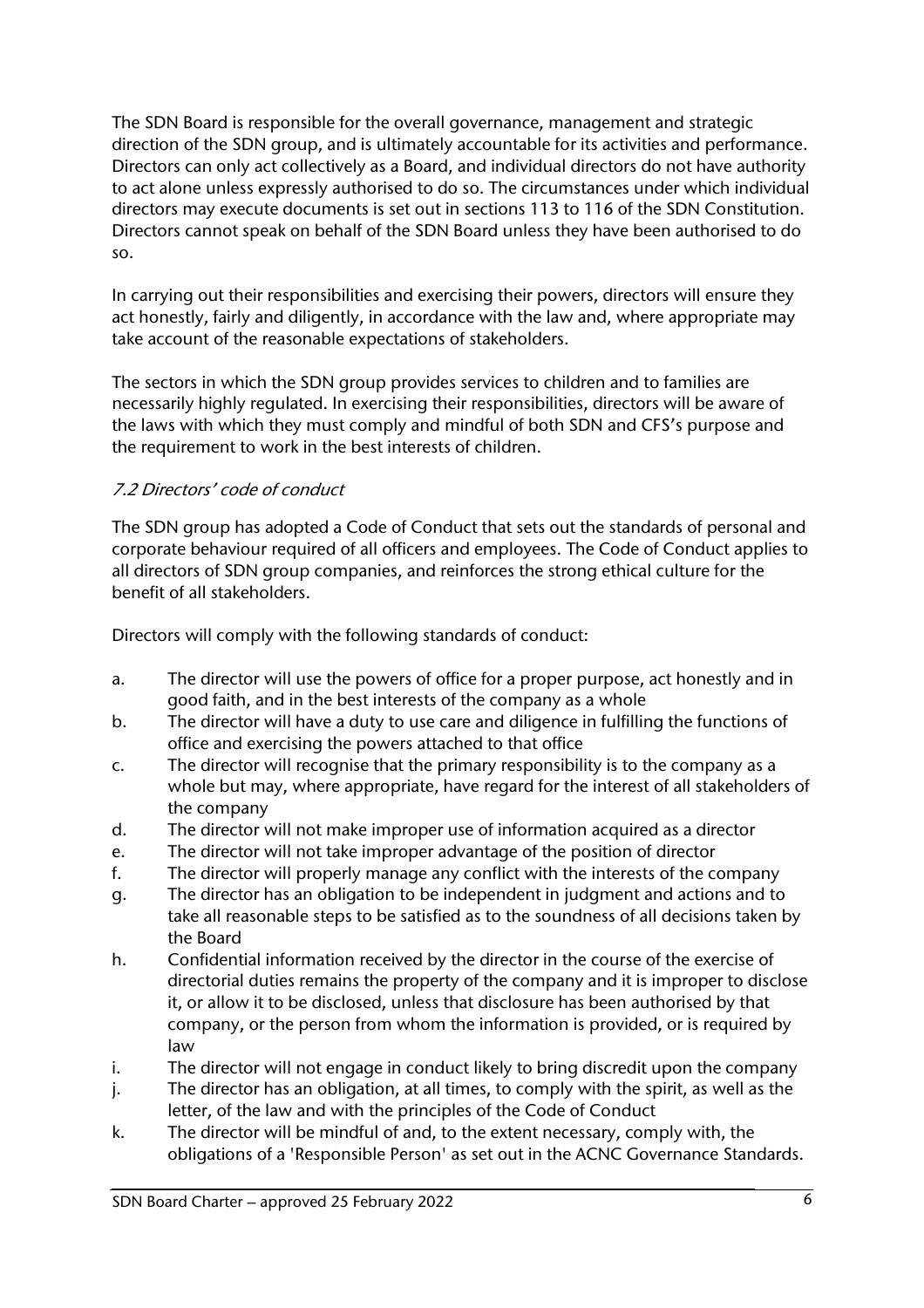# 8. Role of the President and Chair

The President will be the chair of the Board of SDN in accordance with the Constitution. The President may hold office for no more than three consecutive annual terms as defined in the Constitution but may be re-elected at a subsequent time.

## 9. Role of the Company Secretary

The Company Secretary is responsible to the Board, through the Chair, for corporate compliance matters, organises and attends the Annual General Meeting, and attends Board meetings by invitation.

The Board determines the appointment and removal of the Company Secretary in accordance with the Constitution. The Company Secretary's roles and responsibilities are detailed in a position description approved by the Board. The Company Secretary may be an employee of SDN or any other person.

# 10. Role of the CEO

The CEO of SDN, together with the senior management team, is accountable to the SDN Board for the overall management, performance and health of the SDN group.

The CEO manages the day-to-day management and operations of the SDN group in accordance with the strategy, business plans and policies approved by the SDN and CFS Boards and subject to specific delegations approved by both Boards and as outlined in the Delegations of Authority Policy and its associated Matrix.

The CEO's roles and responsibilities are detailed in a position description approved by the SDN Board and outlined as relevant in Board policies.

## 11. Compliance, Risk Management and Internal Controls

The SDN Board is responsible for ensuring that management has adequate measures in place to identify, manage, monitor, and mitigate or control principal business risks for the SDN group. This includes ensuring compliance with relevant legislative and regulatory requirements.

The Board has systems of review and authorisation in place to verify and safeguard the integrity of the SDN group's operations and to ensure the truthful and factual presentation of the SDN group's performance.

## 12. Board Meetings

#### 12.1 Quorum

The quorum as set out in the SDN Constitution is three directors, or another number as agreed by the SDN Board.

#### 12.2 Disclosure of interest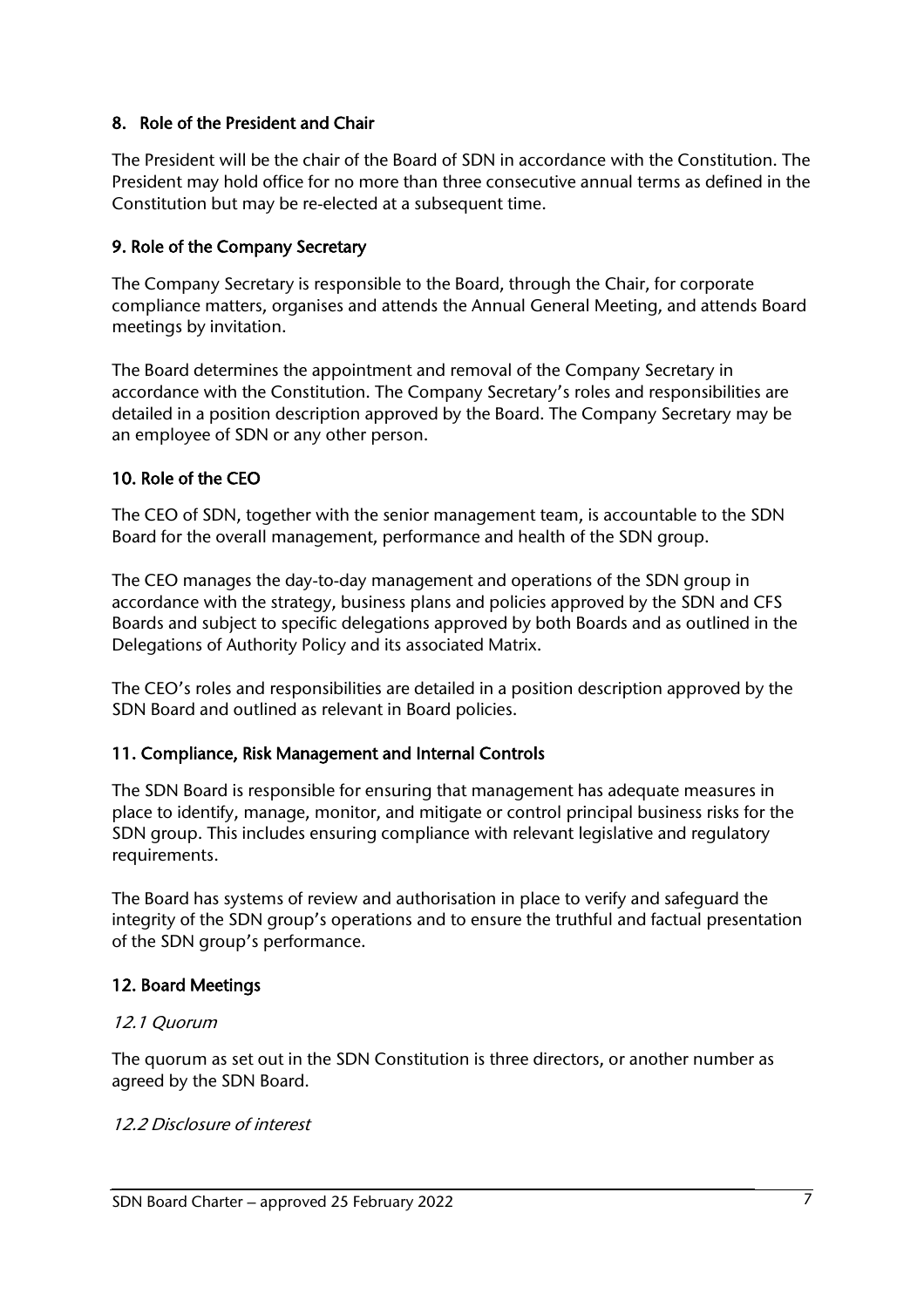Directors must disclose to the Board any actual or potential conflicts of interest which may exist or might reasonably be thought to exist between the interests of the director and the interests of any other parties in carrying out SDN's activities.

Directors will indicate to the Chair any potential conflict of interest as soon as it arises. Directors' disclosure will be undertaken at the opening of each Board meeting and the Conflicts of Interest Register will be updated accordingly. It is the obligation of each director to ensure that the particulars in the Register in respect of that director are current, complete and accurate in all material respects.

Any Board member or committee member who is aware of an actual or perceived 'material personal interest' with respect to any matter coming before the Board or a committee must not be present for any consideration or discussion of that matter or vote in connection with that matter unless the interest falls under an exception stated by legislation, or the Board has passed a resolution that identifies the director, the nature and extent of the director's interest and its relation to the affairs of SDN and clearly states that the remaining Board directors are satisfied that the interest should not disqualify the director from discussions or voting involving the conflict of interest. The minutes of the meeting should record the decision taken by the directors (including details of the nature and extent of the conflicted matter).

The same requirement of disclosure will exist for any related party transactions. Related party transactions include any financial transaction between a director and SDN or CFS and will be reported in writing to the Chair.

In circumstances where a director has a significant, ongoing and irreconcilable conflict and where such personal or outside interest, relationship or responsibility significantly impedes the director's ability to carry out his or her fiduciary responsibility to the company, resignation from the Board due to the conflicting interest may be appropriate and/ or required.

# 13. Board and CEO Evaluation

## 13.1 Board evaluation

The SDN Board conducts regular reviews of its performance, policies and practices to identify where improvements can be made in providing best practice corporate governance. The review may include an evaluation of the Board's role, key functions, composition, Board committees, the flow of information, Board processes and performance and interaction with management. It also involves a review of how helpful Board decisions have been for the SDN group. The Governance and Remuneration Committee ensures that the review takes place, obtaining any assistance required.

# 13.2 CEO evaluation

The Board regularly evaluates the CEO's performance against the achievement of agreed goals, targets and performance indicators for the SDN group.

## 14. Remuneration